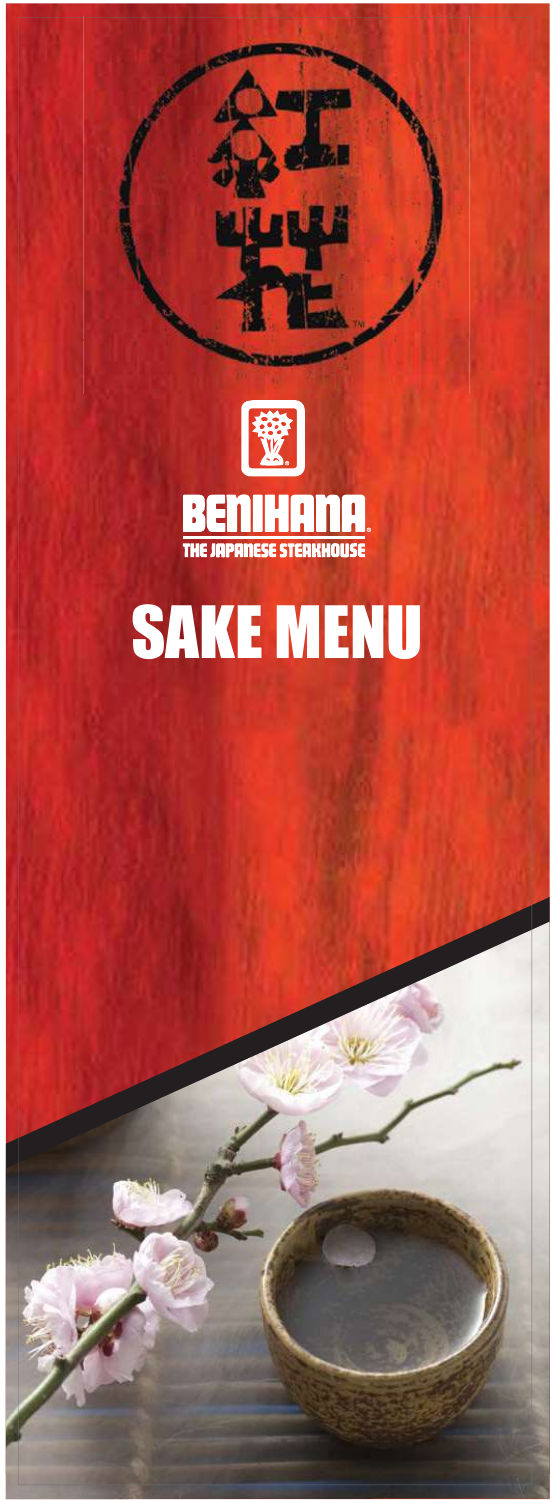



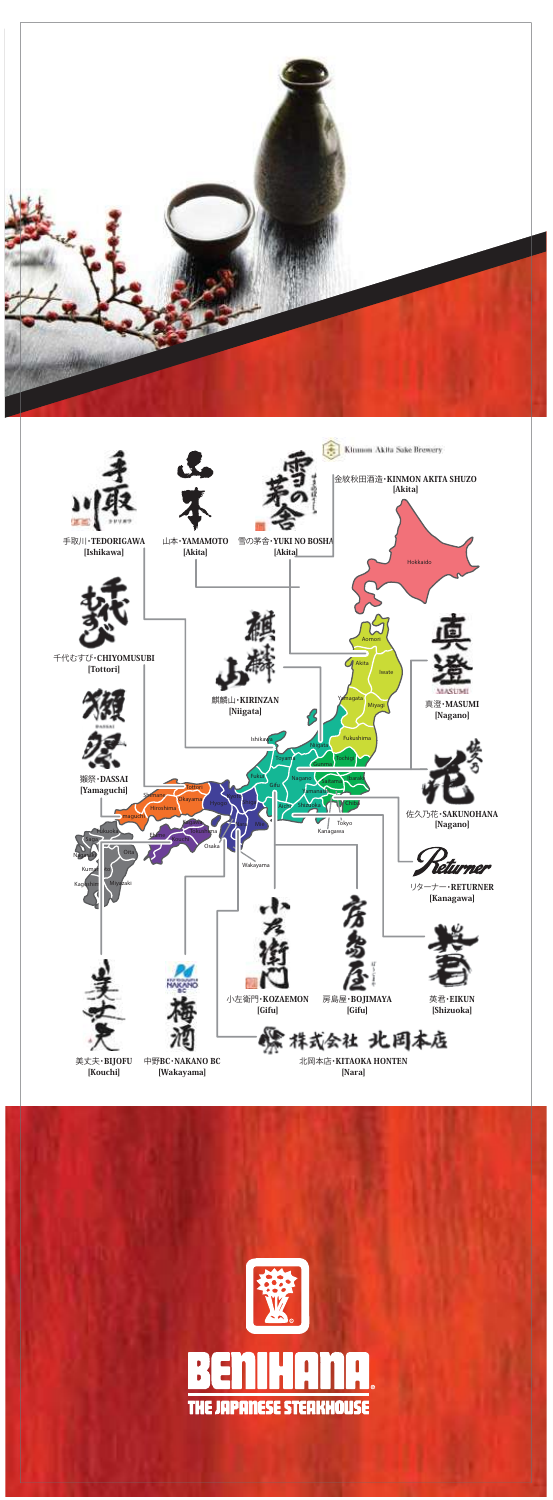

#### DASSAI Junmai Daiginjo 45

*Yamada-Nishiki Region (Polishing 45%) Alcohol Level: 16% // Dryness: +3 // Acidity: 1.3* The Fragrance reminds one of the fruity sweetness of a green apple and the subtle taste of the rice can be felt, giving this sake a smooth flavour overall. *By Bottle: 300ml - 1,100 THB* 

 *720ml - 2,300 THB*

## DASSAI Happo Nigori Sake 50 (Sparkling)

*Yamaguchi Region Alcohol Level: 16% // Tasting Profile: Semi Dry Recommended Serving Temperature: Chilled* A premium sparkling sake with a dry and full-bodied flavour followed by a refreshing

*By Bottle: 360ml - 1,350 THB 720ml - 2,900 THB* 





## BIJOFU Junmai Daiginjo HINA

*Kouchi Region Alcohol Level: 15~16% // Tasting Profile: Sweet Recommended Serving Temperature: Chilled* A gracefully floral fragrance and refreshing citric acidity followed by the subtle sweetness that spreads within the mouth, this is one top class Junmai Daiginjo. *By Bottle: 720ml - 3,500 THB* 

#### KOZAEMON Junmai Ginjo Bizen Omachi

*Gifu Region Alcohol Level: 16.5% // Tasting Profile: Semi Sweet Recommended Serving Temperature: Chilled, Room Temperature* The soft taste unique to the Omachi Rice, one of the finest rice used for sake brewing, as well as the comforting Ginjo fragrance gives this sake the perfect balance of sweetness, acidity and umami.



*By Bottle: 300ml - 1,250 THB 720ml - 2,700 THB*





#### MASUMI Junmai Ginjo Karakuchi Kiippon

*Nagano Region Alcohol Level: 15% // Tasting Profile: Semi Dry Recommended Serving Temperature: Chilled, Room Temperature, Warm* A fan favourite within MASUMI, there is a subtle yet pleasant sweetness within the dryness giving this sake a clean finish and great balance.

*By Bottle: 300ml - 990 THB 720ml - 2,300 THB*

#### YUKI NO BOSHA Yamahai Junmai

*Akita Region Alcohol Level: 16~17% // Tasting Profile: Semi Sweet Recommended Serving Temperature: Chilled, Room Temperature, Warm* The smooth taste is unlike that of a usual traditional Yamahai, and has the perfect balance of acidity and umami that one never gets tired of drinking.

*By Carafe: 180ml - 600 THB By Bottle: 720ml - 2,100 THB* 



Prices are in Thai bath and subject to 10% service charge and applicable government tax.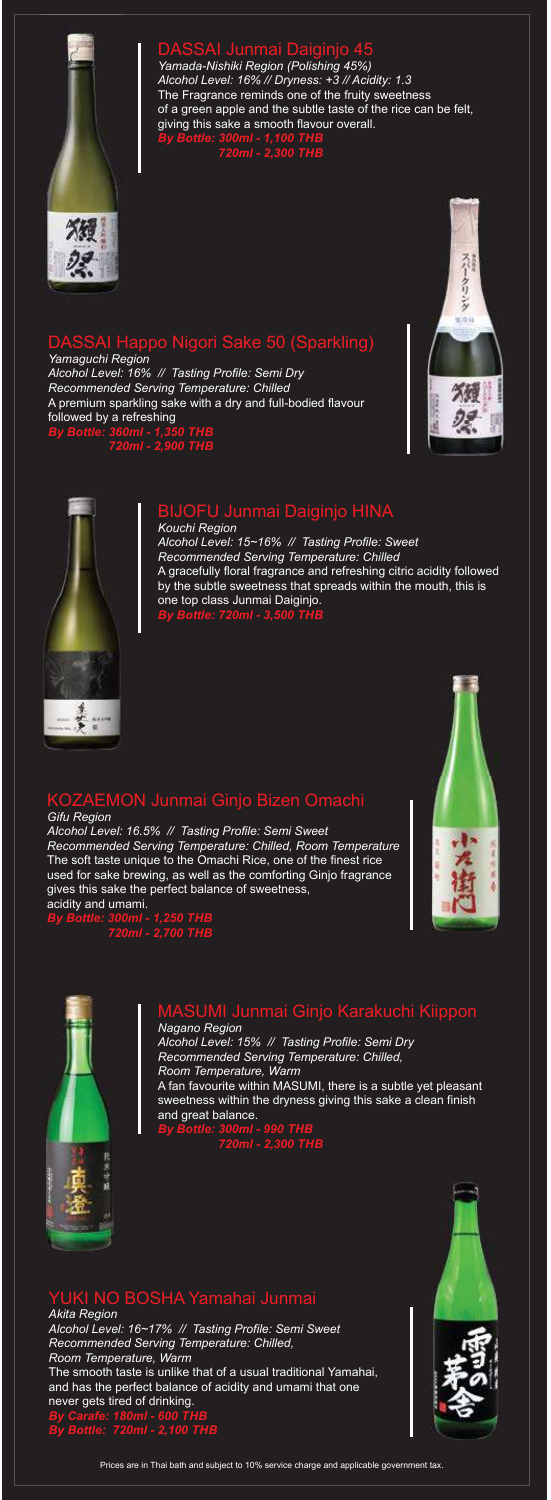

### TEDORIGAWA Yamahai Jikomi Junmai

*Ishikawa Region Alcohol Level: 16% // Tasting Profile: Semi Dry Recommended Serving Temperature: Chilled, Room Temperature, Warm* Brewed in the traditional 'Yamahai' method, this Junmai sake has a rich and full-bodied flavour with layers of fragrances that can be felt once swallowed.

*By Carafe: 180ml - 600 THB By Bottle: 720ml - 2,100 THB* 

### EIKUN Karakuchi Junmai

*Shizuoka Region Alcohol Level: 15% // Tasting Profile: Dry Recommended Serving Temperature: Chilled, Room Temperature, Warm* Like the word 'Karakuchi' suggests, this is a dry Junmai sake that is great for everyday casual drinking due to the flavourful taste within the dryness. *By Carafe: 180ml - 490 THB* 





*By Bottle: 720ml - 1,900 THB* 

#### KIRINZAN Dentou Karakuchi

*Niigata Region Alcohol Level: 15% // Dryness: Dry Recommended Serving Temperature: Chilled, Room Temperature, Warm, Hot* This classic sake retains its traditional dryness whilst having a certain sourness that gives it a refreshing feel overall, making it an excellent piece to be enjoyed piping hot. *By Carafe: 180ml - 450 THB By Bottle: 720ml - 1,800 THB* 



#### NAKANO BC Kishuu Hassaku Umeshu

*Wakayama Region Alcohol Level: 12% // Tasting Profile: Sweet Recommended Serving Temperature: Chilled (Staight, On-the-Rocks, w/ Soda)*

An umeshu mixed with the fresh fruit juice of Wakayama Prefecture's local Hassaku Orange. The freshness of the Hassaku can be felt through the umeshu, making this the perfect refreshment liqueur.

*By Glass: 90ml - 260 THB By Bottle: 720ml - 1,900 THB* 



# 吉野物語 ラ・フランス hin

#### YATAGARASU Yoshino Monogatari La France

*Nara Region Alcohol Level: 9% // Tasting Profile: Sweet Recommended Serving Temperature: Chilled (Staight, On-the-Rocks, w/ Soda)* A liqueur that really brings out the best of the La France fruit, a type of pear well known for its refreshing fragrance, comfortable acidity and subtle sweetness, in which all three factors play a part in

creating the perfect balance. *By Glass: 90ml - 310 THB By Bottle: 720ml - 2,100 THB*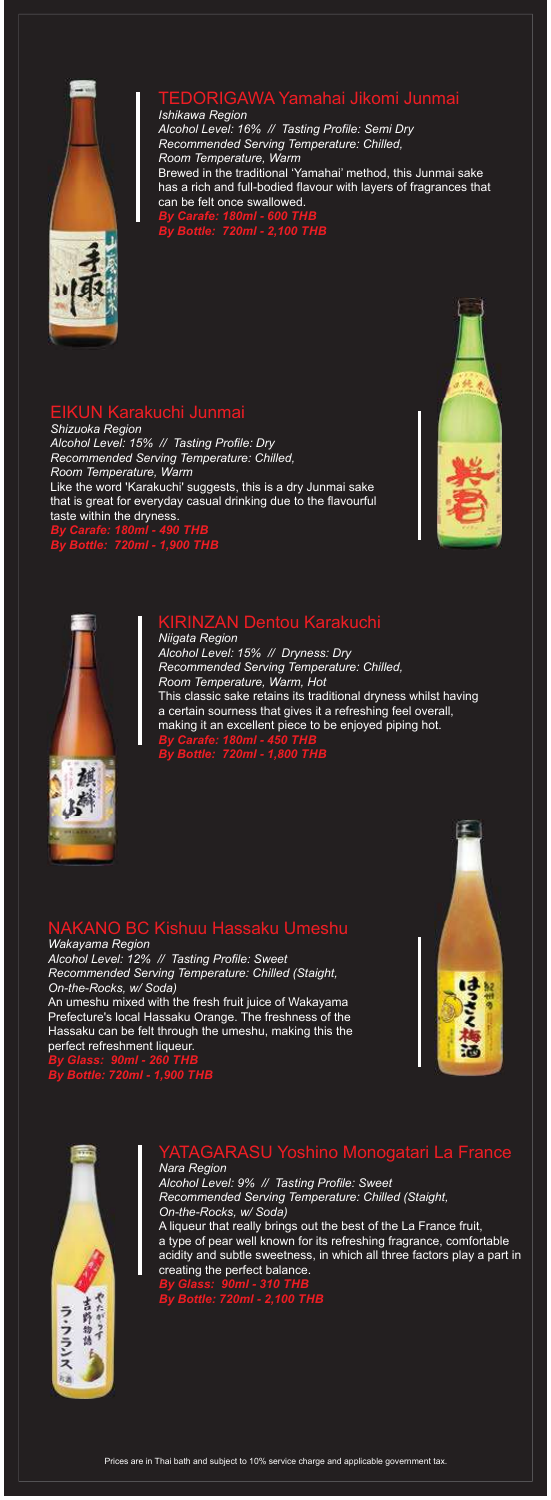## **MIXED**

| <b>Benihana Punch</b><br>Rum, peach liqueur, strawberry liqueur, fresh pineapple,<br>fresh orange | 290 |
|---------------------------------------------------------------------------------------------------|-----|
| Kiri Bara<br>Yuzu sake, sparkling sake, yellow chartreuse, lemon,<br>mist of roses                | 350 |
| Samurai Mule<br>Vodka, lime juice, falernum syrup, ginger beer                                    | 390 |

# **FROM JAPAN**

### **Japanese Whisky**

| <b>Suntory Kakubin</b>              | 220   |
|-------------------------------------|-------|
| <b>Suntory Old Whisky</b>           | 290   |
| <b>Suntory Royal</b>                | 490   |
| <b>Suntory Hibiki Harmony</b>       | 690   |
| <b>Suntory Yamazaki Single Malt</b> | 690   |
| The Japanese Craft Gin & Vodka      |       |
| <b>Gin Roku</b>                     | 290   |
| Vodka Haku                          | 290   |
| <b>Beer</b>                         |       |
| Asahi Draught Small (330 ml)        | 200   |
| Asahi Draught Pitcher (1000 ml)     | 550   |
| Asahi Draught Tower (3000 ml)       | 1,200 |
| Asahi Bottle (330 ml)               | 220   |
| Sapporo Bottle (330 ml)             | 295   |
| Japanese Tea                        |       |
| Japanese Green Tea                  | 120   |
| Iced Japanese Green Tea             | 150   |
| Iced Japanese Green Tea Frappe      | 180   |

**KIDS**

| Watermelon Lemonade                  | 150 |
|--------------------------------------|-----|
| <b>Frosty Orange Smoothie</b>        | 150 |
| <b>Sweet Shirley Temple</b>          | 170 |
| <b>Peanut Butter Banana Smoothie</b> | 170 |
| <b>Strawberry Raspberry Smoothie</b> | 170 |

| ۰. |  |
|----|--|
|----|--|

| Lime Soda                   | 120 |
|-----------------------------|-----|
| <b>Freshly Orange Juice</b> | 140 |
| Fresh Watermelon Shake      | 170 |
|                             |     |

### **BREW**

| <b>Hot Coffee</b>                   |     |
|-------------------------------------|-----|
| Coffee, Cappuccino, Latte, Espresso | 105 |
| <b>Double Espresso</b>              | 130 |
| <b>Tea</b>                          |     |
| Selection of Dilmah Premium Tea     | 120 |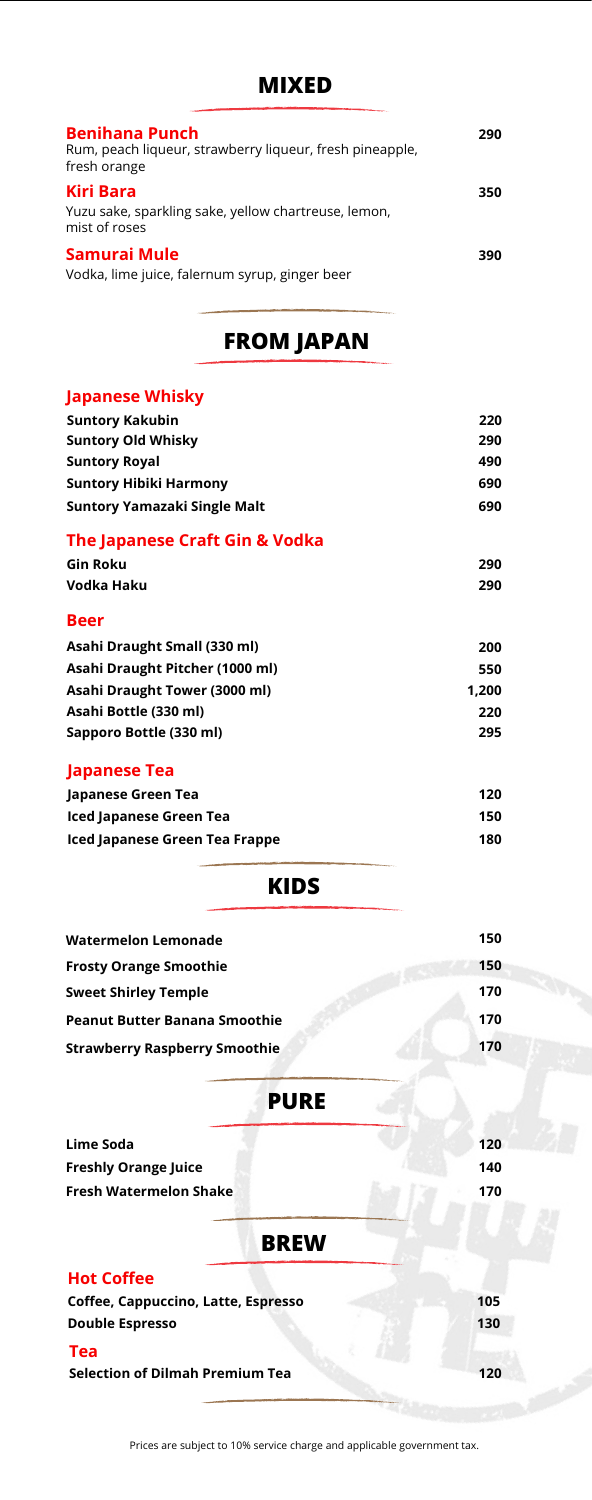## **CLASSICS**

#### **WHISKY**

| <b>Chivas Regal</b>         | 250 |
|-----------------------------|-----|
| J.W. Black Label            | 250 |
| J.W. Gold Label             | 350 |
| J.W. Blue Label             | 950 |
| <b>Jim Beam</b>             | 220 |
| <b>Jack Daniel's</b>        | 280 |
| <b>Makers Mark</b>          | 320 |
| John Jameson                | 250 |
| <b>Mekhong</b>              | 150 |
| <b>MALT WHISKY</b>          |     |
| <b>Glenmorangie 10 Yrs.</b> | 290 |
| Singleton 12 Yrs.           | 320 |
| Glenfiddich 12 Yrs.         | 320 |
| <b>Glenfiddich 15 Yrs.</b>  | 420 |
| <b>Glenfiddich 18 Yrs.</b>  | 520 |
| <b>COGNAC</b>               |     |
| <b>Hennessy V.S.O.P</b>     | 380 |
| <b>Remy Martin V.S.O.P</b>  | 380 |
| Hennessy X.O.               | 750 |
| <b>Remy Martin X.O.</b>     | 750 |
| <b>GIN</b>                  |     |
| <b>Tanqueray</b>            | 250 |
| <b>Bombay Sapphire</b>      | 250 |
| <b>Hendrick</b>             | 350 |
| <b>RUM</b>                  |     |
| <b>Bacardi</b>              | 220 |
| Havana Club 3 Yrs.          | 220 |
| <b>Phraya Gold</b>          | 270 |
|                             |     |

#### **VODKA**

| Ketel One              | 290 |
|------------------------|-----|
| <b>Grey Goose</b>      | 320 |
| <b>TEQUILA</b>         |     |
| Don Julio Blanco       | 420 |
| Don Julio Reposado     | 420 |
| <b>Patron Anejo</b>    | 420 |
| <b>BEER</b>            |     |
| Chang                  | 170 |
| <b>Chang Cold Brew</b> | 170 |
| Singha                 | 170 |
| Sanmiguel              | 170 |
| Sanmiguel Zero         | 170 |
| Heineken               | 190 |
| Heineken 0.0%          | 190 |
|                        |     |

#### **WATER**

| Chang Mineral (350 ml)     | 90  |
|----------------------------|-----|
| Evian (330 ml)             | 150 |
| Fuji 'Gold Label' (780 ml) | 250 |
| Perrier (250 ml)           | 170 |
| San Pellegrino (750 ml)    | 280 |

#### **SOFT DRINKS**

| Pepsi             | 110 |
|-------------------|-----|
| <b>Coke Light</b> | 110 |
| Fanta Orange      | 110 |
| Sprite            | 110 |
| <b>Ginger Ale</b> | 110 |
| Soda              | 110 |
|                   |     |

# **Wines By The Glass**

|                 | <b>Sparkling Wine</b>                                               |     | Glass Bottle |
|-----------------|---------------------------------------------------------------------|-----|--------------|
|                 | SPG1 7 Casine Prosecco Brut DOC, Trentino, Italy                    | 340 | 1,600        |
|                 | <b>White Wine</b>                                                   |     |              |
| G01             | Pinot Grigio, Zorzettig, Fruili 2017, Italy                         | 440 | 2,200        |
| G <sub>02</sub> | Chardonnay, Stonefish Margaret River 2017,<br><b>Australia</b>      | 370 | 1,800        |
| G03             | Sauvignon Blanc, Sileni, Marlborough 2018,<br><b>New Zealand</b>    | 350 | 1,700        |
| <b>Red Wine</b> |                                                                     |     |              |
| G04             | Shiraz, Stonefish Reserve, Barossa Valley 2017,<br><b>Australia</b> | 470 | 2,350        |
| G05             | Cabernet Sauvignon, Morgan Bay Cellar 2016,<br>California           | 390 | 1,950        |
| G06             | Pinot Noir, Matua Valley, Marlborough 2017,<br>New Zealand          | 370 | 1,850        |